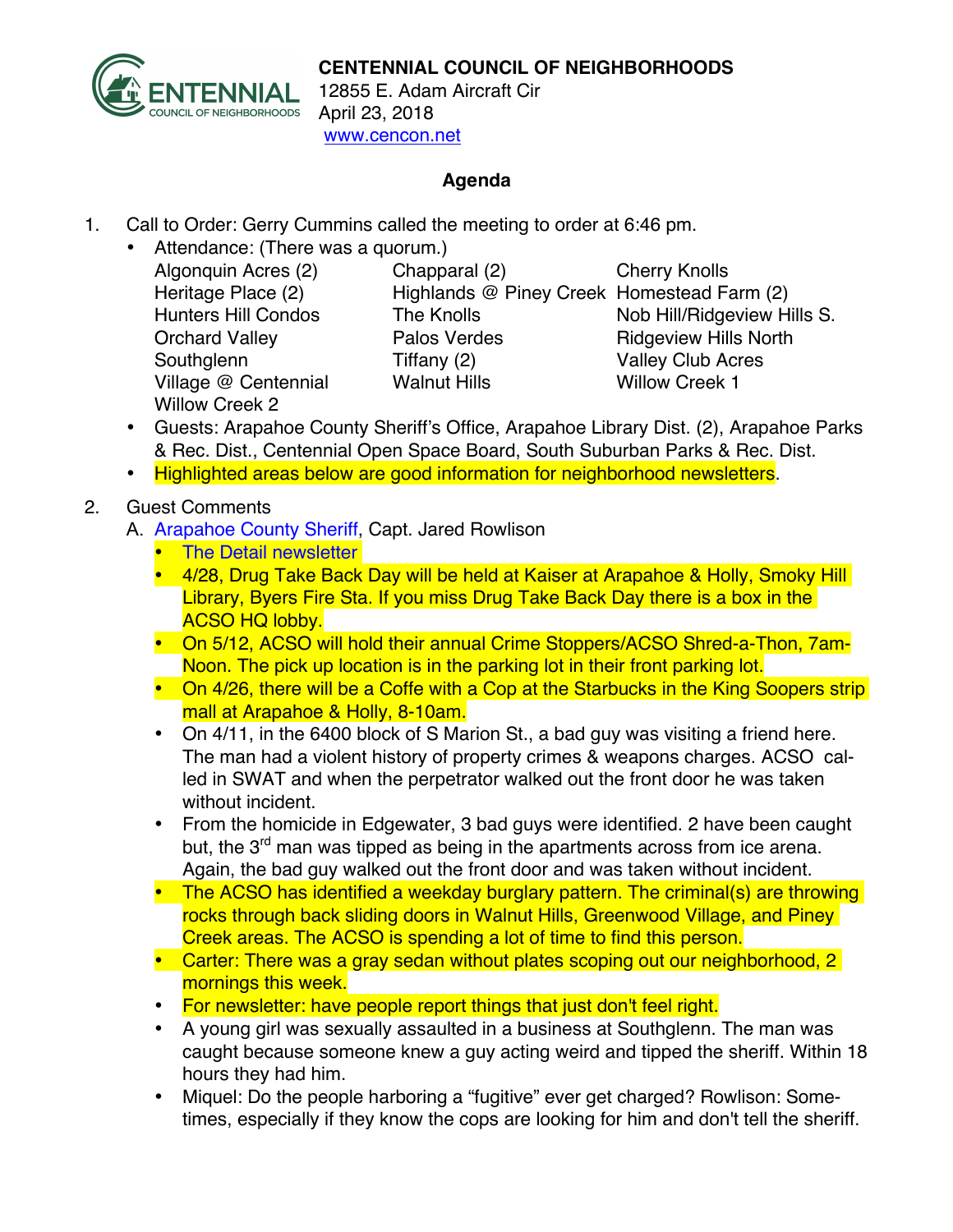- DeBartolomeis: Why are they throwing rocks through windows? Isn't that noisy? Rowlison: I don't know why.
- Roberta Allen: A man who rents out a room in his home has a sex offender living there. Can sex offenders live in a home with young kids? Rowlison: That's a difficult and complex question.
- B. [Arapahoe Library District,](http://www.arapahoelibraries.org/) Holly Whelan, Ollie Sanidas
	- Whelan gave the district update.
	- Local author Cythia Swanson (*The Book Seller*), presented on 4/26.
	- The annual OneBook4Colorado ended on 4/23. The free book for all 4 year olds in the state was Groovy Joe Dance Party Countdown.
	- We were reminded of the district's Exporation Pass, a pass for 2 to various fun activities in the Denver metro area, e.g., Butterfly Pavillion, Wings over the Rockies, Museum of Nature & Science, etc. You need to reserve the Exploration Pass ahead of time at your library.
	- The libraries also have the Adventure Backpack:
		- o The Adventure Backpack includes a free state parks pass! This kit can be checked out for one week and grants access t[o any Colorado State Park. See](https://arapahoelibraries.bibliocommons.com/item/show/1840947115)  the complete list of [Colorado](http://cpw.state.co.us/placestogo/parks/Pages/parkMap.aspx) State Parks, and put a hold on a Check Out State [Parks](https://arapahoelibraries.bibliocommons.com/item/show/1840947115) Pass
		- o The Backpact includes: the pass, binoculars, Colorado outdoo quides, State Parks guide, and activity ideas.
- C. [Arapahoe Parks & Rec District,](http://www.aprd.org) Delos Searle, Asst. District Manager
	- Election for Board members on 5/8: 2 are running unopposed but, 1 has competition
	- Look-Out Pool opens 5/26 (Memorial Day weekend). That pool can be rented for private parties on Fridays, Saturdays, and Sunday nights.
	- Linked in this email is a list of APRD's Summer Camps. Registration has started and popular ones will fill soon.
	- Trails will hold an Art & Pottery sale on 4/28, 9am-3pm.
	- On 6/16 at Lookout Pool, APRD will hold its Youth & Teen Sprint Triathlon. It's not meant as a competition but, exposure to the activity. If you use the coupon linked in this email before 5/15, you'll get 10% off.
	- See flyers linked in this email.
- D. Fire Districts, South Metro not present
	- [Cunningham Fire](http://www.cfpd.org)[, Littleton Fire,](http://www.littletongov.org/fire) [South Metro](http://www.southmetro.org) Fire
	- Fire Districts will be holding elections on 5/8. Littleton will be voting to on inclusion into South Metro. If you're in the Littleton District, please, vote!
- F. [South Suburban Parks & Rec District,](http://www.SSPR.org) Jamie DeBartolomeis
	- SSPRD has an election for 3 Board seats with 9 candidates. Vote at Goodson Rec. Center or the golf course on Colorado Blvd. Absentee ballots must be turned in by 5/1 at their website. VOTE!
	- Please, see the flyer linked below these minutes.
	- On 5/12, SSPR has their annual 5 or 10K Highline Canal Run, followed by a Bier Garten afterwards. There will also be a pancake breakfast. Runs start at 8am for 10K, 9am for 5K.
	- Family Sports Adventure Camp runs all summer and is good for day care (licensed), 7a-6p for school age kids.
	- On 5/5 there will be a Touch-a-Truck event, 9a-noon, at the Sports Center.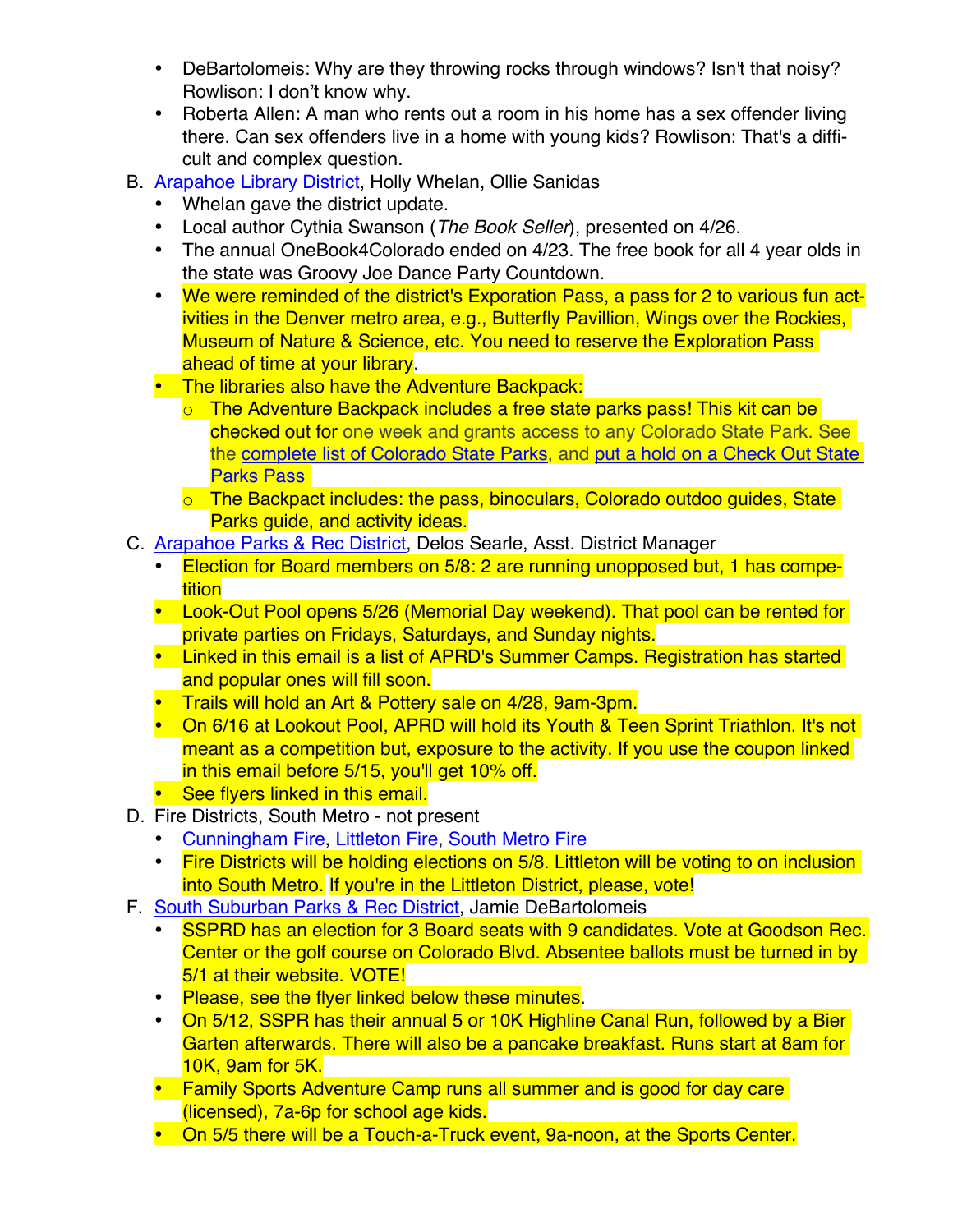- The outdoor swimming pools will be opening on 5/26.
- There will be a pottery sale at Goodson, 4/30-5/1.
- CGreen: In the day camps, how many kids per counsellor? DeBartolomeis: We must meet the state requirements.
- G. [City of Centennial](http://www.centennialco.gov) (Council meeting tonight, probably no one can come)
	- Tom Wood spoke briefly spoke about the Open Space Board. They have just finished the long term plan for the City. OSAB is working on getting trails & bike paths through-out the City.
	- Cummins/Suhaka: Centennial NEXT, the Centennial comprehensive plan project, has been surveying the public on accessory dwelling units in the month of April.
	- Noon: New, stricter state regulations are coming for group homes. Group homes are not an issue covered in Centennial NEXT. The City will present a draft final plan to CenCON at the June meeting.
- 3. Arapahoe Library District, Holly Whelan & Ollie Sanidas (The Holly & Ollie Show!)
	- The latest in Library Services from Arapahoe Library Distrct
	- ALD is working on their 2018 Strategic plan in several prongs.
	- Emphasis on advisory services: we'll connect you with the information you need or want, admin staff has trained through a library Masters Degree. We're now training the librarians in the libraries. "Hold Shelf Surprise": a patron completes a survey & librarians will pick a book that meets that survey.
	- Sanidas: The Champion for Life-Long Learning is 600 programs. How can you use the library for new things ot learn? (maker spaces/media labs)
	- Community Engagement & Listening: We will start conversations about what the community needs. We can provide workshops, space…
	- Inclusivity: We will recognize our diverse community. We're working with Nita Mosby-Tyler to create specific programs. (removing barriers)
	- Library space: Everyone wants meeting rooms. We're building 2 new libraries out east: Byers, Deer Trail.
	- Tinkey: What is your annual budget? Sanidas: \$35M, though we'll probably lose \$2.5M to Gallagher in 2020.
	- Cummins: How many libraries are there & how many people are served? Sanidas: We serve 250,000 people.
	- Miquel: What are the operation costs? Sanidas: \$4M goes to special projects
	- There is no main library.
	- Walsh: I really enjoyed the panel discussion on Meals on Wheels at the Senior Fair a few weeks ago, do more of that, things people are wanting to hear.
	- Cummins: Are some of these prongs in the plan being done in other library systems? Sanidas: Inclusivity, community engagement, space, we saw these at the National Library Con-ference. Probably all of these are being looked at by other library districts.

## 4. CenCON Business

- A. President's Report, Gerry Cummins
	- CAI is fighting against the sunsetting of licensing of HOA managers/agents. CAI is going to work to have the program continued (2019), An email from CAI will be linked below these minutes.
	- Cummins has filed our Annual Report with the Secretary of State.